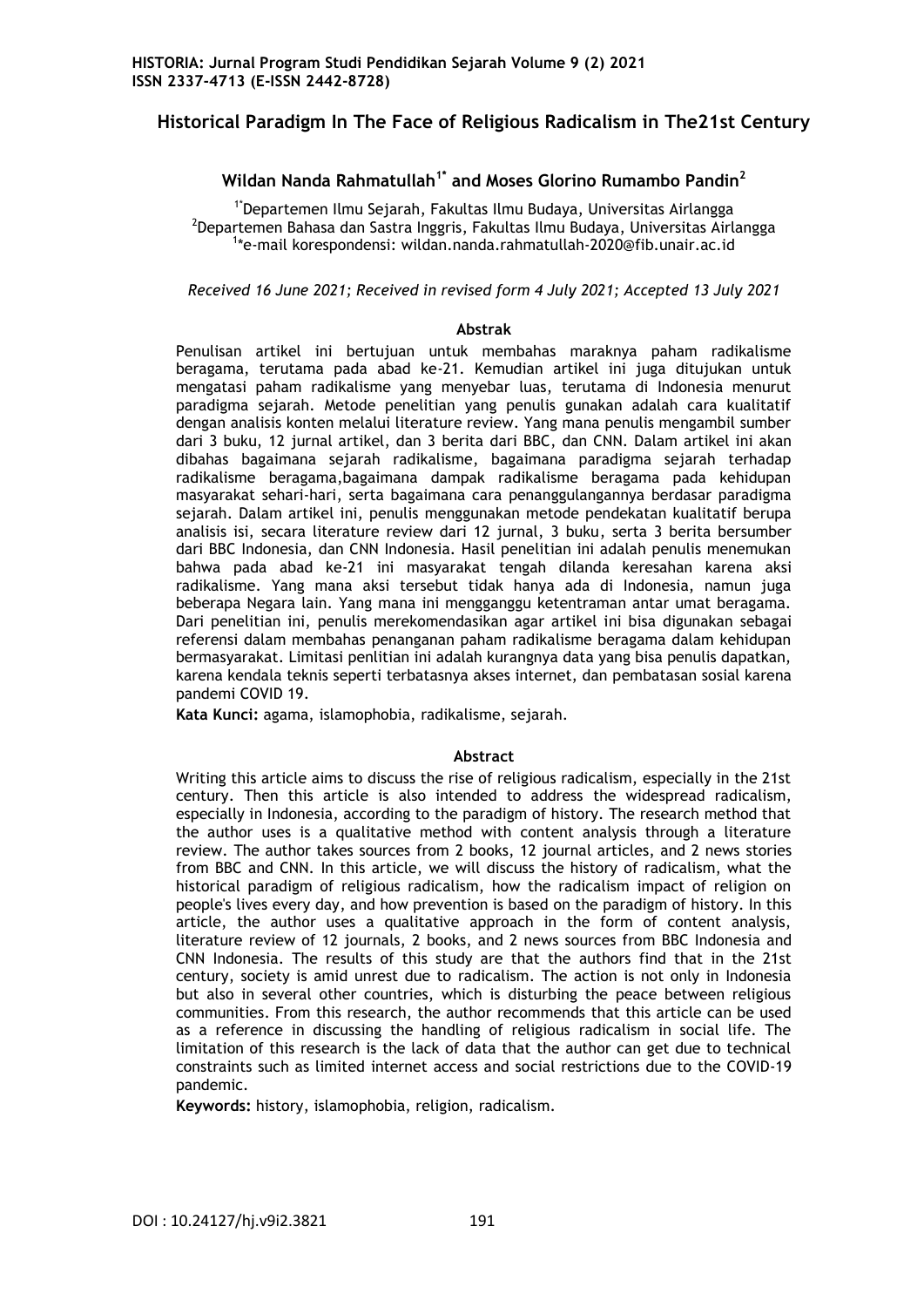## **INTRODUCTION**

The tragedy of the collapse of the World Trade Center in New York, September 11, 2001, marked the beginning of hatred and fear will be the religion of Islam. President George W. Bush said that this incident was caused by the hijacking of a plane by members of Al-Qaeda, the Midle East terrorist network led by Osama Bin Laden. Along with that, a hard-line Islamic religious movement emerged called ISIS (Islamic States of Iraq and Syria), where they are hostile to anyone whose teachings are contrary to Islamic Shari'ah, even though they carry out radical acts with the aim of establishing a State based on Shari'ah. Islam or the term of it is the caliphate. In fact, according to Muhammad Abduh, the Khilafah State must adapt to the development of the conditions of its people. Is the community ready to accept the system or not?(Hamzani & Aravik, 2021).

On March 15, 2019, there was a shooting incident at a mosque that was carrying out Friday prayers in Christchurch, New Zealand. Why do religious communities look hostile today? The result of the terror of the WTC building gave rise to Islamophobia for Western nations.(Apriliani & Rosyad, 2021) Not to mention the tragedy of the shooting of the Jama'ah of the Christchurch mosque brought deep trauma to the families of the victims. Why should

religion that should bring peace and guidance to mankind bring fear and misfortune? Is what Karl Marx said that religion is opium true? Where do people use religion as a weapon and what justification is done?

In this article, I will discuss how the radicalism movement can emerge. The term radicalism was first coined in 1797 by Charles James Fox, in which year there was a radical political electoral system in Great Britain. In addition, in Islam, the first radical movement emerged after Muslims were divided into 3 camps in the Shiffin war. Those loyal to Ali bin Abi Talib were the Shiites, those who supported Mu'awiyah Bin Abu Sufyan were the Murji'ahs and the movement that did not side with them was called the Khawarij.(Kartawidjaja, 2020) It is this Khawarij camp that will later have strict understandings and teachings, where someone who is not in line with them is called an apostate or has left the religion of Islam. Khawarij Doctrine is growing over time, up to now it has used its understanding of today's terrorist network to attack other religions or people of Islam, it is incompatible with them. They say that the act of terrorism is part of the jihad to defend the religion of Islam. Then, the widespread understanding of radicalism causes inter-religious worship to be uncomfortable, where they will feel afraid and worried if they become victims of terrorism. From some of these cases,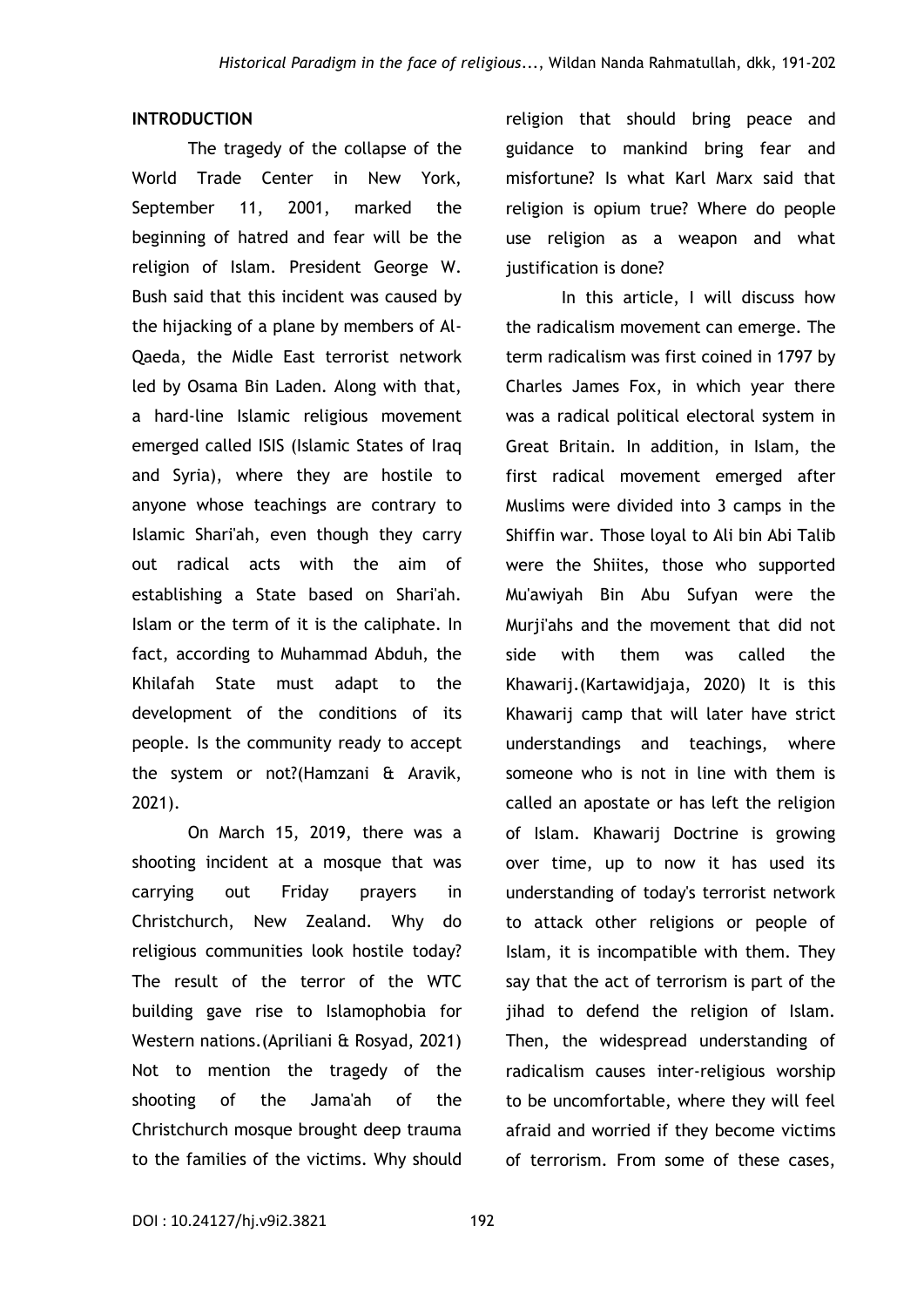both the WTC bombings, the shooting of the mosque in Christchurch, as well as how the notion of religious radicalism can emerge. The author feels that this research is important. Because the notion of radicalism continues to occur, both in human history and until now in the 21st century, which causes religious reluctance, public fear, and the misunderstanding of the ideology of religion.

According to the Cambridge Dictionary, radical is believing or expressing a belief that there must be social change or expressing the belief that there must be a major or comprehensive social or political change. From the definition of radicalism mentioned above, as well as how cases of religious radicalism occur, the author has several questions, including how is the history of radicalism? What is the historical paradigm for radicalism? How is the impact of radicalism on people's lives? And how is the historical paradigm in dealing with radicalism.

#### **METHOD**

The research was conducted via the approach is qualitative, in which the writer used Content Analysis on the theory concerning radicalism as stated in the introduction. In analyzing the data, the authors studied 12 journals that discussed issues of radicalism, politics, and history. In which the author reviews and compares the articles, books and news to see whether or not they can be used as references and whether they are representative of the current state of society.

Either through books, journals, or articles, which of course can be accounted. Which the author took the journal article from Google Scholar. In this study, the author uses a literature review with data collection from 12 journal articles in the time range 2020-2021 and 2 books in which the author collects this data based on the method in the journal entitled Content Analysis Research Design written by Ahmad Journal, page 10.

In addition, this article is also supported by news that is reliable because the writer took the news from news sites that are reliable and can guarantee its credibility, with a total of 2 news sites that are accessed by the author. Namely: BBC Indonesia and CNN Indonesia. In this study, the author uses references in the implementation of research methods from the Journal entitled Content Analysis Research Design, which was written by the Ahmad Journal in June 2018. The author conducts a study in the discussion brought up in the article where qualitative content analysis research methods are discussed starting from page 1 10, and the author conducted a review of the journal to include the method in this article.(Jumal Ahmad, 2018)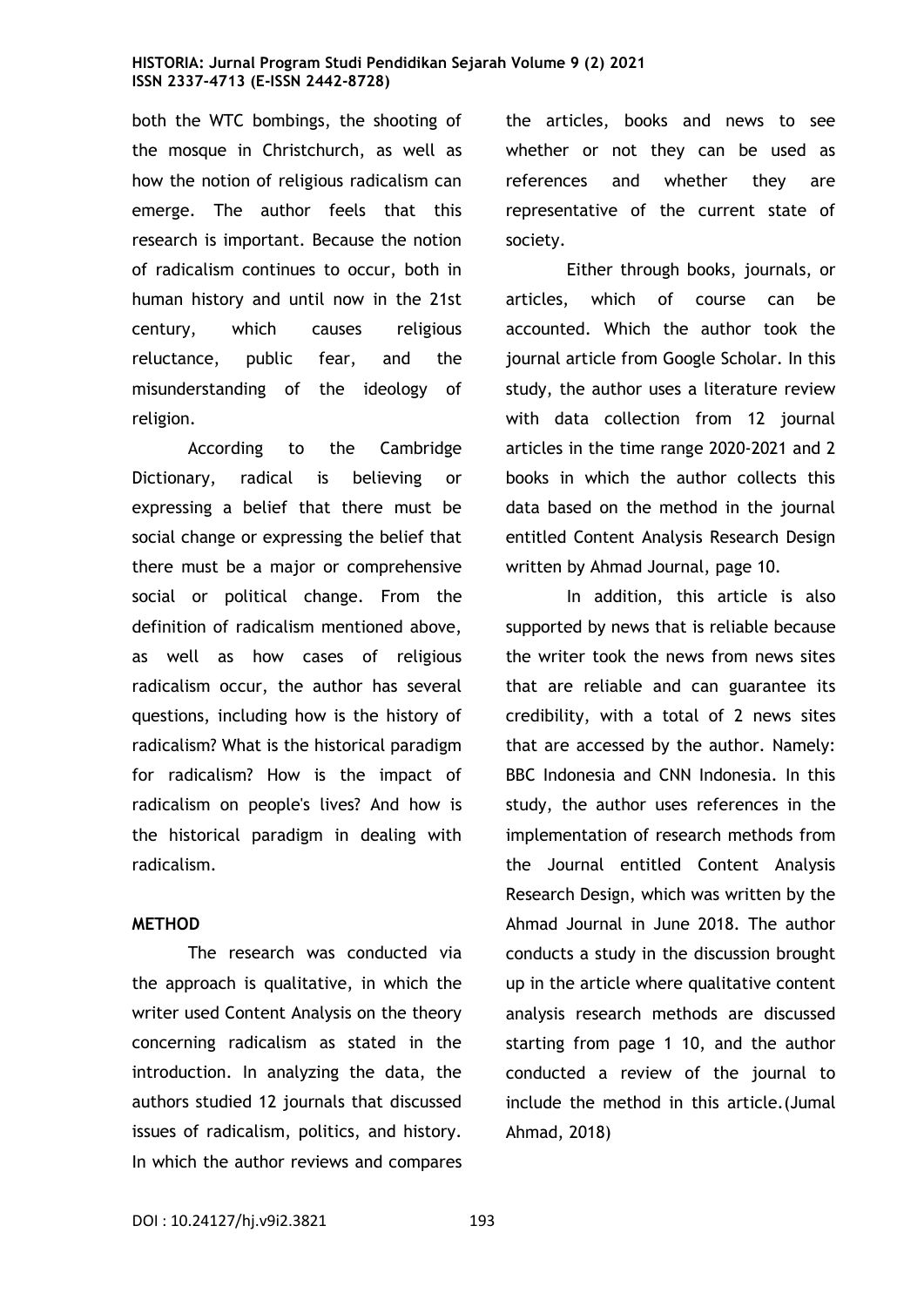## **RESULT AND DISCUSSION**

From the 12 journal articles, 2 books and news sites, the author found that in the 21st century, there has been religious reluctance due to the rise of radicalism that has emerged. Which one of the causes of leisure is due to an act of terrorism against the twin towers of the World Trade Center in New York City, United States on September 11, 2001, and after that, followed by the various acts of terrorism targeting people of different religious beliefs or understandings with the doers in the years that followed.

The definition of radicalism itself, according to the KBBI, is radical understanding or sect in politics, the understanding or sect that wants social and political change or renewal using violence or drastics, and extreme attitudes in political flow.

History noted that radicalism events occur in many cases and are countless. For example, in Greek history, there have been various kinds of rebellions in an attempt to overthrow the government. In addition, the notion of radicalism in Islam first emerged after the Shiffin war. This act of radicalism continues, whether the action is due to religious factors or political factors. Because in history, radicalism in politics has also often occurred, like the reign of Stalin, Lenin, Mao Zedong, to Mustafa Kemal.

History views those events due to this radical understanding as detrimental to many people because their rights will be taken away, especially the right to believe in a belief. Because of these rights are taken by the perpetrators of radicalism, whether on the basis of religion, belief, politics or power.

The impact that arises because of this religious radicalism will trigger leisure in society due to fear, mutual suspicion, and lack of tolerance. There are also various forms of religious radicalism, some are implemented in acts of terrorism, coercive political policies to coercion by individuals or groups (Setiawan, Aman, & Wulandari, 2020).

In the view of history, the way that can be done to fight radicalism in the 21st century is with the mind. Which thought that later manifested in writing or doctrine that makes the public aware of would harm religious radicalism. Meanwhile, for countermeasures that can be carried out in general, cooperation between the community and the government is needed, with the community's efforts to provide direct supervision with the surrounding community, and the government providing general and comprehensive supervision by enacting rules governing public order.

## **The Meaning and History of Radicalism**

Definition and History of Radicalism according to the KBBI is radical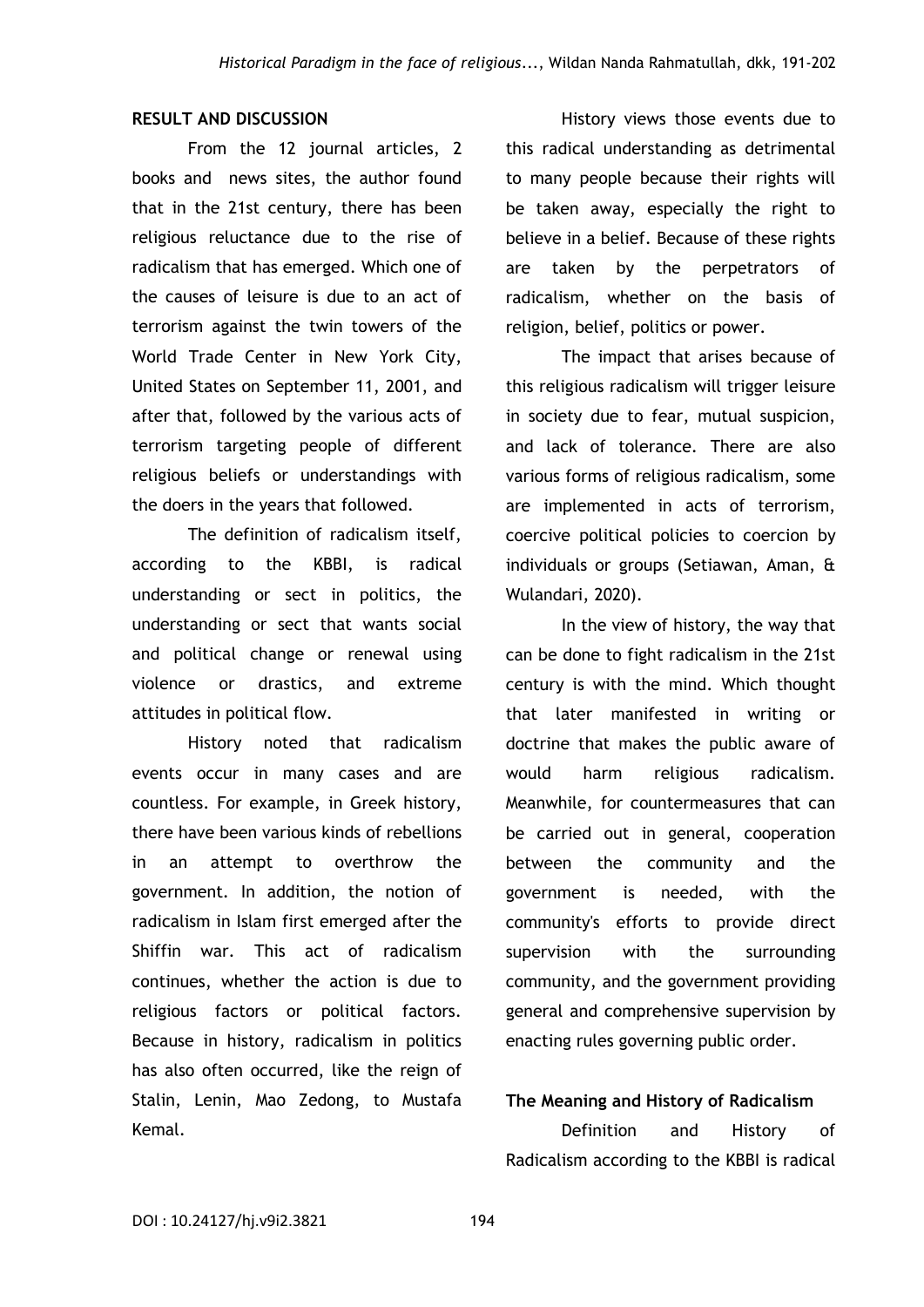understanding or flow in politics, understanding or sect that wants social and political change or renewal by means of violence or drastic, and extreme attitudes in political flow. According to the Cambridge Dictionary, radical is believing or expressing a belief that there must be social change or expressing the belief that there must be a major or comprehensive social or political change. Meanwhile, according to philosophy, radical is a critical, deep way of thinking to the root of a problem. From these several definitions, the author gets the definition of radicalism, which is a harsh and extreme mindset, which is implemented into radical understanding.

The term radicalism itself was coined by Charles James Fox where this movement began in the United Kingdom when several groups wanted political reforms to the current government. The existence of this radical thought in politics makes liberalism an ideology that is growing rapidly in Europe. Meanwhile, radical thinking in religion has appeared several times. One of them is in Islam. Where the radical movement first emerged after the Shiffin war, where a group that came out of the ranks of Muslims, named the Khawarij, spread new understanding. Where they understand that anyone who has a different understanding with them, then he is considered not a Muslim, even though that person is also a Muslim. Besides the Khawarij, there is another group called the Jabbariyah, where they understand that human destiny and life is based on destiny, and that destiny cannot be changed. (Al-nihal et al., 2020)

In addition, radical Christianity emerged in the Middle Ages, such as the Klux clan. Where they do not agree and tend to be hostile to immigrants or immigrants who are Catholic, even more likely to be racist. Apart from Islam and Christianity, of course, radicalism also targets other religions. Even countries such as the Soviet Union, North Korea, and China hat adhere to communist ideology have also been or are still radical in carrying out their politics. Where Lenin and Stalin massacred thousands of Muslims in the 20th century. In addition, China has also experienced mass massacres where President Mao Zedong justified any means to subdue his political opponents.

# **Historical Paradigm against Religious Radicalism**

Radicalism has happened very often in the history of mankind. It rolls from age to age, time to time, in various civilizations. It can be seen how hard the Khawarij opposed the government of Ali bin Abi Talib and the Umayyad dynasty because of their disappointment, which triggered various conflicts and the case of the murder of Ali bin Abi Talib by Abdurrahman bin Muljam, a member of the Khawarij. In their beliefs, the

DOI: 10.24127/hj.v9i2.3821 195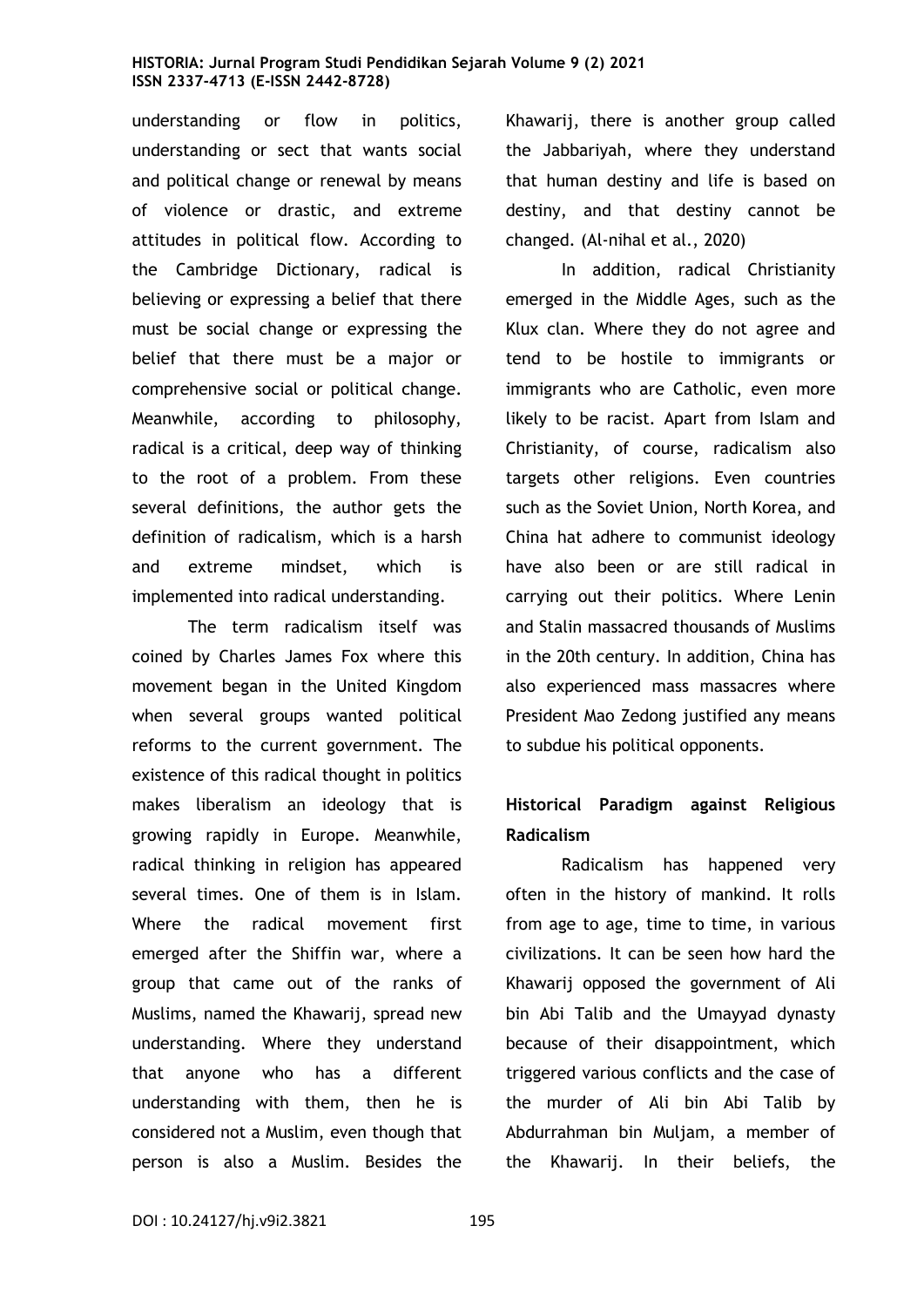khawarij have very strong understanding against anyone who disagrees with them, even in some cases people who do not share their views are lawful to kill.

In addition to khawarij, Islamic history also recorded the Mihnah incident, where the Abbasid overnment since the era of Sultan Al-Ma'mun adhered to the Mu'tazilite sect who believed in the existence of the Qur'an. Al-Ma'mun, who was ruling in Baghdad at that time, applied the rule that any clerics who disagreed with him would be punished. One of the victims was Ahmad bin Hambal, an expert in jurisprudence, for whom he was lashed and imprisoned for disagreeing with Al-Ma'mun. Apart from these two cases, religious radicalism also occurred during the time of Mustafa Kemal Ataturk. Where Muslims in Turkey are prohibited from carrying out worship openly. In addition, religious teachings are prohibited from being disseminated in general. Because Turkey at that time embraced secularism. This policy makes the Turkish people feel constrained because violations of opposing secular policies are considered serious offences and can be punished with imprisonment. Besides, Mustafa Kemal's secularism, there was also Soviet communism under Stalin's leadership. Many victims fell for opposing or disagreeing with Stalin. The victims are up to millions of people.

In this historical record, the view that emerged based on this history is that power, belief, and politics can be the roots of the emergence of radicalism. Because they feel that someone has to agree with them. Of course, this view is all wrong because it will take away the freedom of other people's beliefs. And unfortunately, this event continues in the history of mankind.

## **Forms of Religious Radicalism and Its Impact on Society**

There are many forms of implementation of radical attitudes in religion, of which a common example is not allowing people with different beliefs to practice their worship in peace. This had happened in the Republic of Turkey after the fall of the Ottoman Dynasty, where Mustafa Kemal implemented a secular system that separated religion from people's lives. Worship only in the form of a ritual and cannot be published, for example, a ban on the azan and the ban on wearing headscarves for the people of Islam. An example of a person who became a victim of this incident was Badiuzzaman Said Nursi, he was imprisoned for continuing to spread Islam.

In addition, another example is the number of suicide bombing cases in Indonesia. Like the suicide bombing case in Makassar, South Sulawesi in March 2021.(UGO, 2021) It is known that the perpetrators were a married couple, and they rode a motorbike. The two perpetrators died on the spot, while there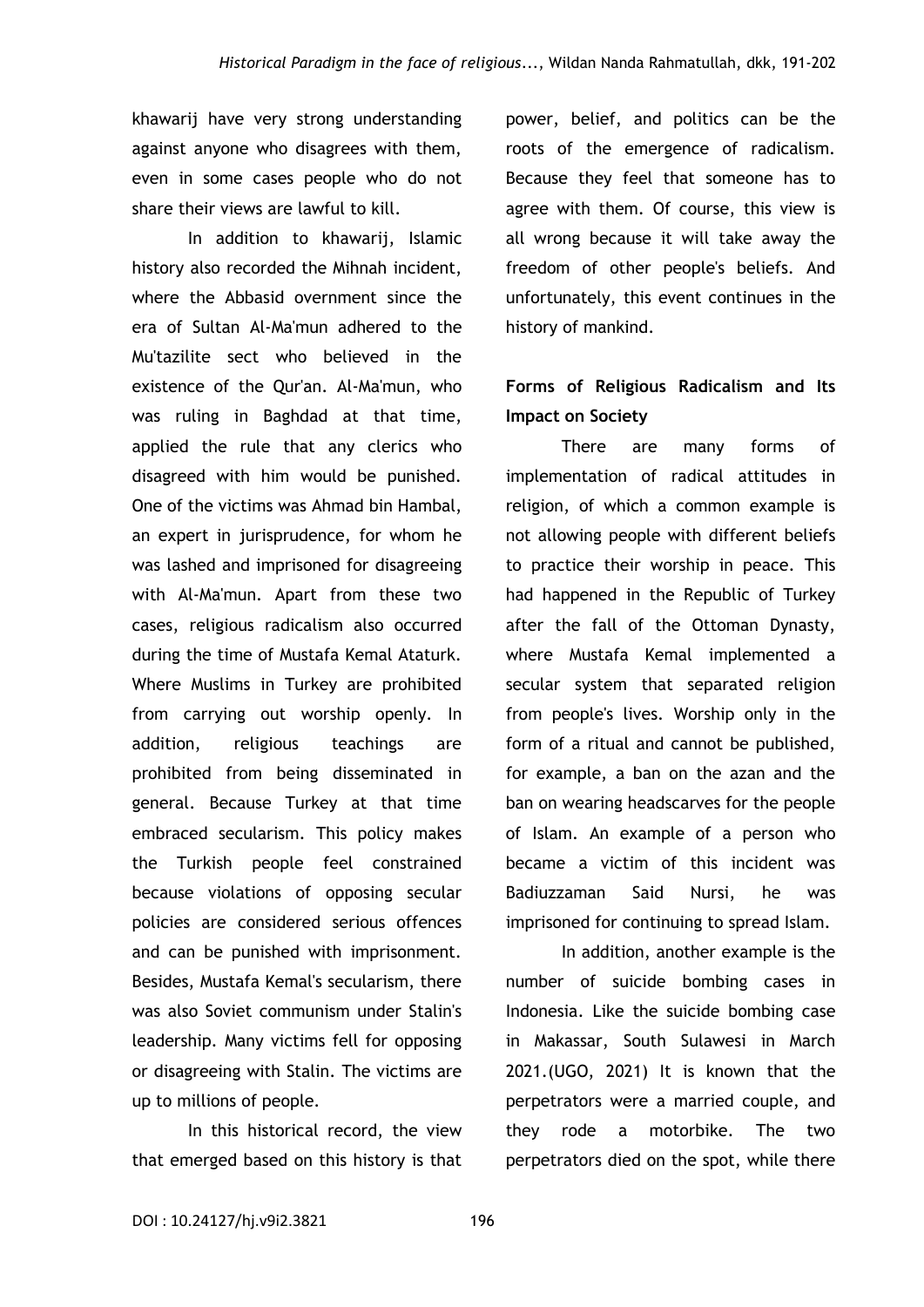were 20 people who were injured in the explosion. Luckily there were no casualties in this incident.

In addition, in 2002 there was also a suicide bombing in Bali. How this action can occur, this proves how radicalism understands so deeply in the soul of a person who adheres to it, so that he is willing to risk his own life to fight someone who does not oppose him, under the pretext of upholding religion. From the looks of it, some people believe that the action is because someone has a mental disorder. However, it is undeniable from the available evidence that several of the suicide bombers that occurred were members of the followers of radicalism.(Effendi & Ag, 2021)

Because of incidents like this, it makes people feel anxious and worried when they are going to carry out their worship. In addition, these actions will bring a bad stigma in society against the beliefs held. From the events of the secularization of Turkey to the bombing of the cathedral in Makassar, we can see that there are still many cases of radicalism in the beliefs held. This proves that in society there is still a lack of tolerance among others.(Callistasia Wijaya, 2021)

History proves that every religion that is spread in this world always shows kindness, such as when Hinduism, Buddhism, Islam, Christianity, and Confucianism entered Indonesia, they did not use coercion. All through the path of peace. Then how is the motto of Gold, Glory, Gospel for European society? Didn't they spread Christianity through colonialism? Indeed, they colonized other lands. However, in matters of Christian preaching, they also do not use coercion. (Novalina, 2020) Because there is no compulsion in religion. As stated in QS Al-Baqarah (2) verse 256, "There is no compulsion in religion ...". (Hidayat et al., 2021) The verse shows that radicalism is not justified because adhering to a belief is individual freedom, and cannot be forced by others. In the teachings of Islamic da'wah prioritizing the way of peace or through good example because with that it is hoped that people will see Islam as a good religion seen from its adherents in doing something. In addition, Islamic teachings also teach not to force others to convert to Islam as described in the verse above. Because it will bring up a person's hatred of the religion of Islam caused by the preacher who forces others. (Di & Isu, 2020) In addition, it can also be seen how the people of Islam founded the boarding school as a base for propaganda and the development of faith and morals of the young generation of Islam, so they do not fall into the path of error, especially road radicalism or terrorism. Unfortunately, nowadays, Islamic boarding schools have become new targets or targets for the spread of religious radicalism.(Wazis et al., 2020) In fact, in the Walisongo era, until the post-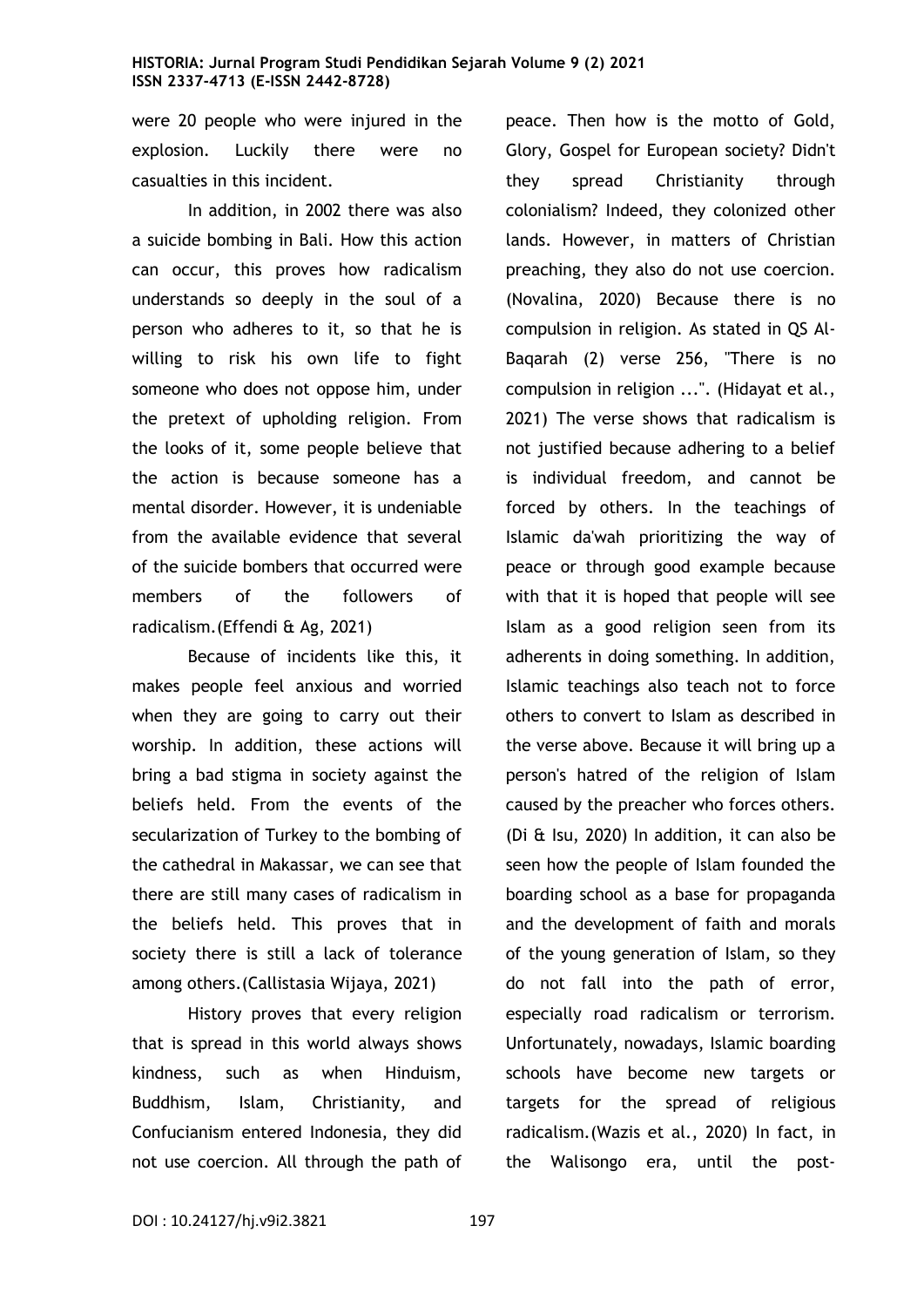independence period, besides being used as the basis for peaceful Islamic teachings, the students were also explained about the love for the homeland. Where someone defends his homeland is a form of faith. It can be seen how important the role of Santri in fighting for Indonesian independence during the colonial period, where there are several important figures who have a pesantren background such as KH. Hasyim Asy'ari, KH. Wachid Hasyim, and KH. Ahmad Dahlan. Even though they did not directly carry rifles against the invaders, they played a very large role in realizing Indonesia's independence. It can also be seen how the role of santri in overcoming the PKI rebellion in Madiun in 1948, the centre also played an important role in overcoming the rebellion. Therefore, it is very unfortunate that pesantren, which were the basis of peaceful Islamic teachings as a place to instil a sense of love for the homeland, have become a new field for the spread of radicalism.

# **Historical Paradigm in Facing Radicalism in the 21ST Century**

Then, how history sees the event of radicalism in religion in the 21st century, and how to overcome it, is to look at the past. Where there is an understanding that has strict and compelling teachings, what is needed is to fight it. As Badiuzzaman Said Nursi did when he could not practice his beliefs

calmly, he opposed the understanding brought by the government by bringing arguments through his writings, which is now known as Risalah Nur. Also how the Indonesian people faced the rebellion of the Indonesian Communist Party, namely by fighting them directly when we were attacked.

However, in this 21st century, we are not allowed to coerce belief on others because it would be against human rights.(Budijanto et al., 2021) So, the method that we can still use is the Badiuzzaman Said Nursi's method. Namely through writing. Where we write down our arguments and opinions about the radicalism that occurs. How to explore the science of religion correctly and not halfheartedly. It is the way that thinkers in history have presented their arguments. This method is still very effective in use today. Because a piece of writing can have a wide range of influence.

Why have there been so few steps in history to fight radicalism? Because the perpetrators of radicalism in history are people who have power. Which some of them force the beliefs of their people to be in line with it. That's why only a few steps can be taken, as the author explained earlier. In this case, the form of radicalism that is carried out is not only in the form of belief but also in the form of politics. This political system uses a radical way to win the reins of power. Like Soviet communism overthrowing Tsarist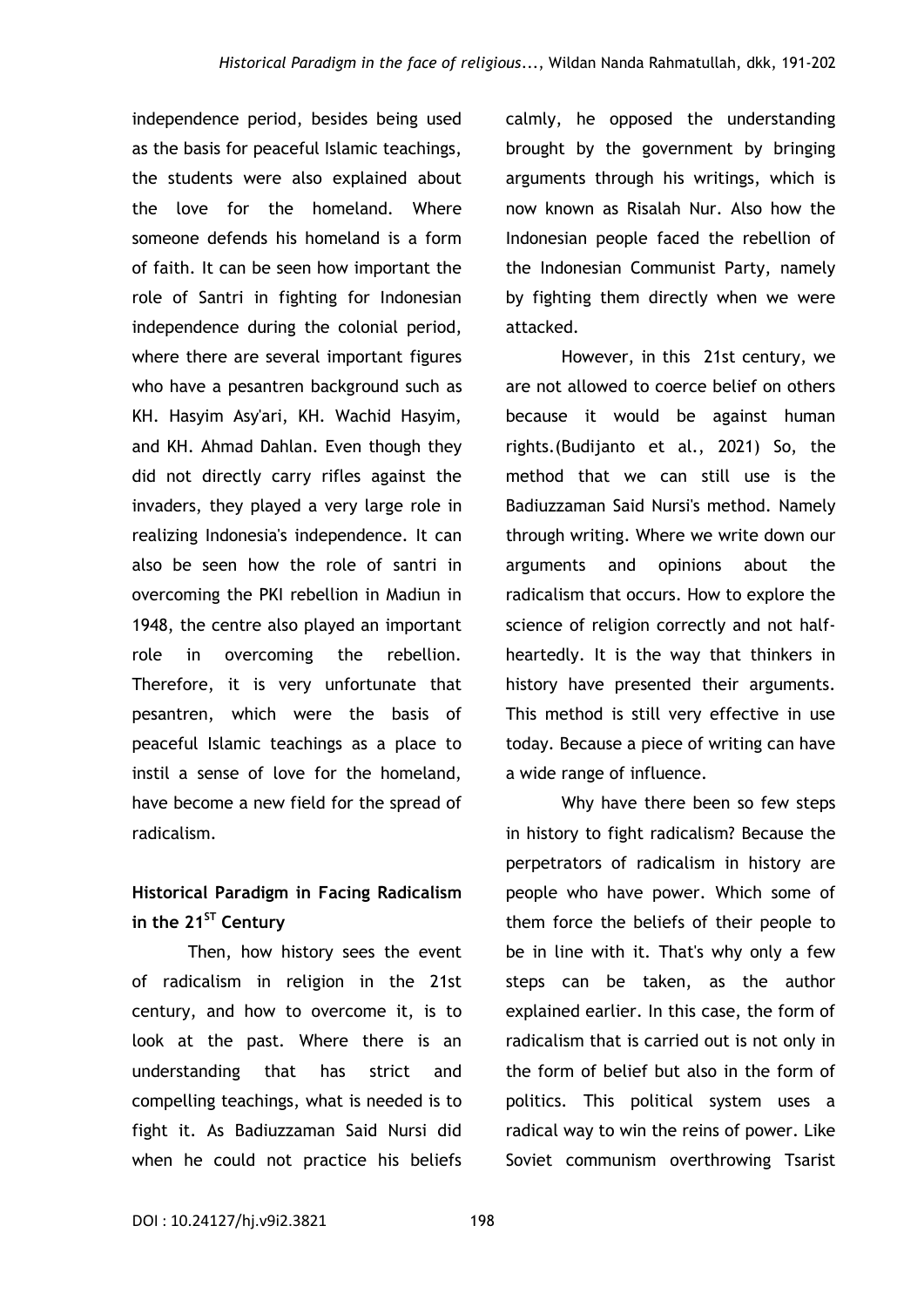Russia, or Turkish secularism overthrowing the Ottoman Empire.

Although the steps that can be taken are only a few, but these steps are accompanied by strong faith and sincerity. The fighters who fight the radicalism of the tyrannical political system will mostly end up in prison or even get the death penalty. We can still see this radical political system today in North Korea, where the country is very closed and restricts the activities of its citizens. In addition, not just anyone can enter the country. Visitors who enter will pass a strict inspection, and only some countries are allowed to enter the country. This proves that radicalism in politics is still happening today. Because the country's system is like that, we can't do much for the citizens of North Korea because it is beyond our ability and authority. All that can be done is that North Korea itself changes its political order so that its people can establish contact with the outside world more freely, as well as other countries can freely enter the country. (Abidin, 2020)

## **How We Prevent Understanding Radicalism Today**

In accordance with what the author described earlier, that we can use the old way, but it is still very effective to use today, namely through writing. We can provide our arguments, views, and demands in the writings we make. In

addition, public and government awareness are also needed in efforts to overcome radicalism, such as blocking books or groups that spread these teachings. It aims to maintain security and comfort in people's lives, where they can profess their beliefs in peace, without any fear and worry.

The society also needs further understanding and teaching in exploring a school. Because it is feared that the community will fall further into radical sects in the future. The understanding that can be used is an understanding of human rights, as well as religious teachings. Because the more one understands and deepens the teachings of one's religion, one will be farther away from understanding religious radicalism.

#### **CONCLUSION**

The conclusion we can draw is that radicalism is a belief in thinking and a political system, which is hard and coercive. In history, there have been many cases of radicalism in beliefs and religion, such as Turkish secularism, the Mao Zedong case, as well as the Stalin and Lenin regimes. According to history, radicalism has often occurred, and the victims are usually people or groups who do not share the views of radical actors. The impact that arises with the existence of radicalism is to create gaps between communities and reduce the value of tolerance. And the method that can still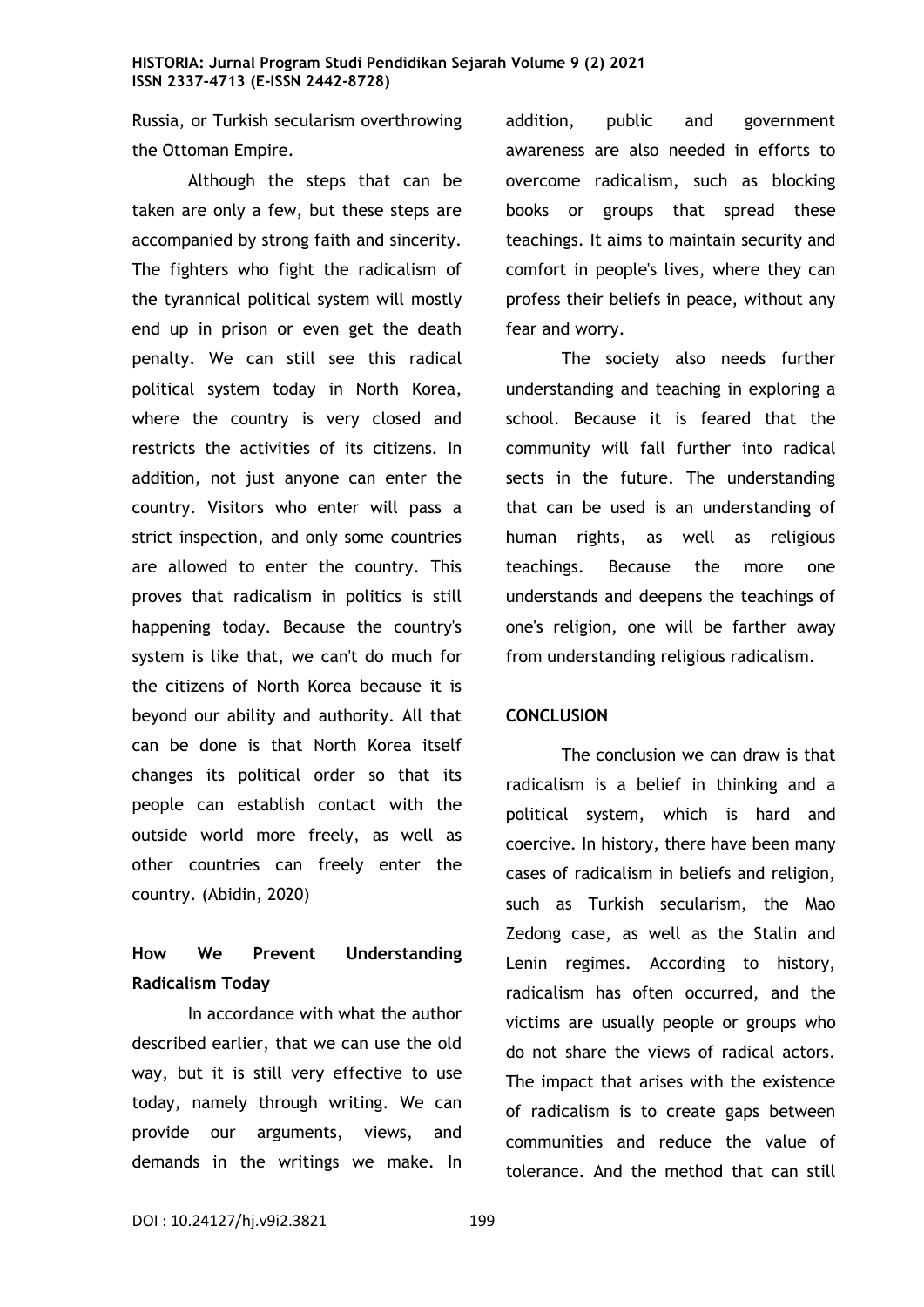be used today to fight radicalism according to history is by writing. However, guidance and awareness in society are also necessary to prevent a case of religious radicalism. This is a form of scientific axiology, especially historical scholarship, to radically eradicate religious thought patterns.

## **RECOMMENDATION**

The author recommends that this paper can be used as a reference for the wider community, especially in preventing radicalism, both in thought, politics, and belief. In addition, the author also suggests that the youth, who will become the nation's successors, should be stronger in holding on to their religious beliefs, and not be influenced by the invitation of terrorism or acts of radicalism. This is an easy target for the propagator of this understanding other than the pesantren is the youth because their minds still tend to be unstable and go with the flow.

The author realizes that in this writing there are still many shortcomings. In which there are several obstacles faced by the author, including the limited resources, which are caused by limited internet access and social restrictions due to COVID19. The author really hopes to get suggestions and constructive criticism regarding this article because the author himself is aware that this article is still far from perfect.

### **DAFTAR PUSTAKA**

- Abidin, N. F. (2020). Dinamika Politik, Heriofikasi KIM IL SUNG, dan Ideologi Juche di Korea Utara (1948-2011). *Diakronika*, *20*(1), 61. https://doi.org/10.24036/diakronika /vol20-iss1/135
- Al-nihal, M. A. D. A. W. A., Faizal, M., Fairooz, M., & Fahmi, M. (2020). *METODOLOGI AL-SHAHRASTANI DALAM AL-MILAL WA AL-NIHAL*. *April*.
- Apriliani, D. R., & Rosyad, R. (2021). *Islamophobia in Indonesia Islamofobia di Indonesia*. *4*, 116–122.
- Budijanto, O. W., Rahmanto, T. Y., Penelitian, B., & Asasi, H. (2021). *PENCEGAHAN PAHAM RADIKALISME MELALUI OPTIMALISASI PENDIDIKAN HAK ASASI MANUSIA DI INDONESIA ( Prevention of Radicalism Through Optimization Human Rights Education in Indonesia )*.
- Callistasia Wijaya. (2021). *Bom Makassar: "Milenial" terlibat bom bunuh diri dan iming-iming "jalan pintas ke surga", bagaimana antisipasinya?* https://www.bbc.com/indonesia/ind onesia-56547431
- Di, D., & Isu, T. (2020). *Dakwah di tengah isu radikalisme*. *2*(2), 18–32.
- Effendi, D. I., & Ag, M. (2021). *Bom Bunuh Diri : Masalah Agama Atau Kejiwaan*.
- Hamzani, A. I., & Aravik, H. (2021). *Politik Islam: Sejarah dan Pemikiran* (N. Khasanah (ed.); 1st ed., Vol. 1, Issue 1). PT. Nasya Expanding Management.
- Hidayat, H., Islam, U., Sunan, N., & Yogyakarta, K. (2021). *Radikalisme Agama Perspektif Al- Qur ' an*. *13*(1), 1–25.
- Jumal Ahmad. (2018). Desain Penelitian Analisis Isi (Content Analysis). *ResearchGate*, *June*, 1–20. https://doi.org/10.13140/RG.2.2.122 01.08804
- Kartawidjaja, J. (2020). PERKEMBANGAN PEMAHAMAN RADIKALISME DI